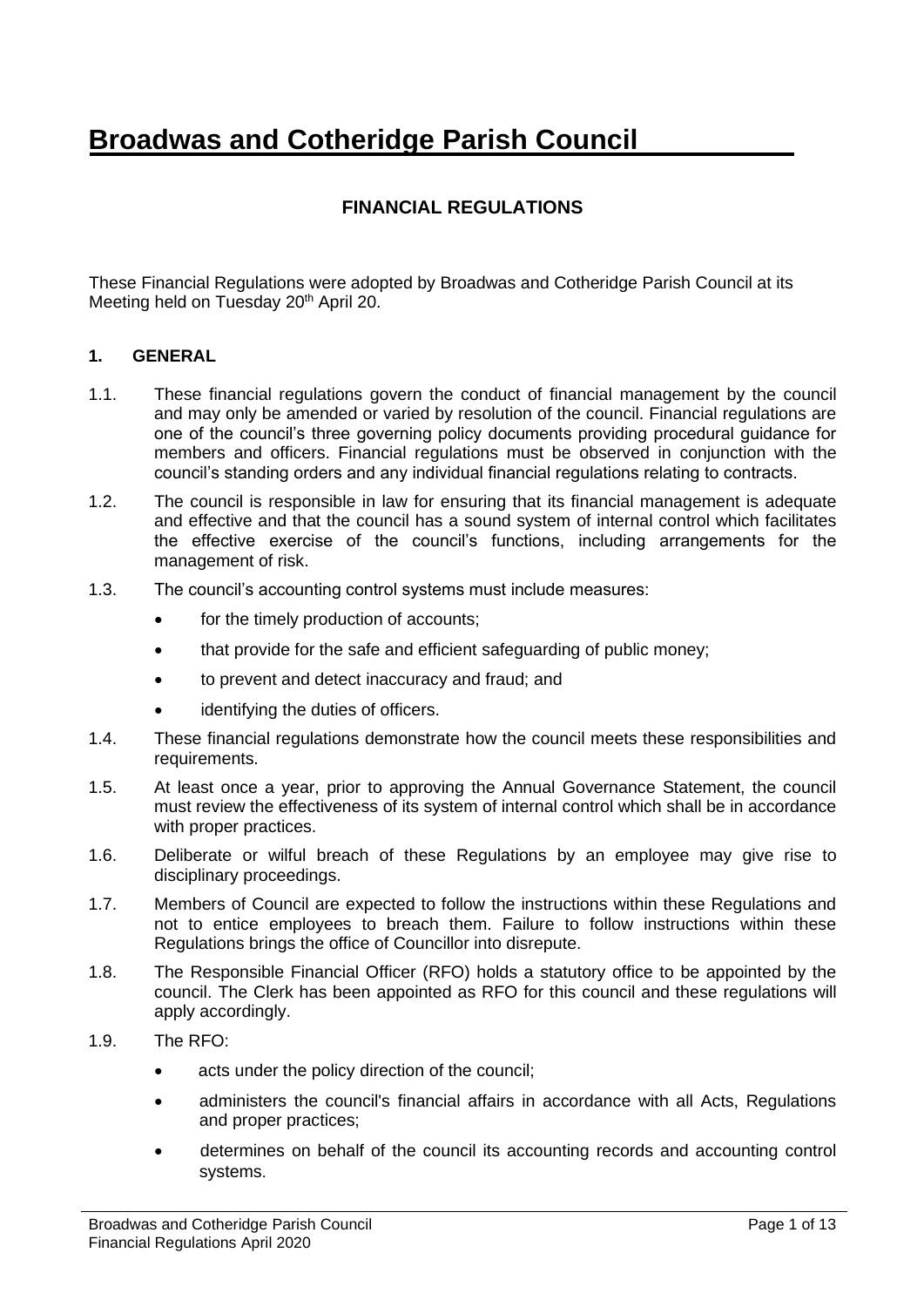- ensures the accounting control systems are observed;
- maintains the accounting records of the council up to date in accordance with proper practices;
- assists the council to secure economy, efficiency and effectiveness in the use of its resources; and
- produces financial management information as required by the council.
- 1.10. The accounting records determined by the RFO shall be sufficient to show and explain the council's transactions and to enable the RFO to ensure that any income and expenditure account and statement of balances, or record of receipts and payments and additional information, as the case may be, or management information prepared for the council from time to time comply with the Accounts and Audit Regulations.
- 1.11. The accounting records determined by the RFO shall in particular contain:
	- entries from day to day of all sums of money received and expended by the council and the matters to which the income and expenditure or receipts and payments account relate;
	- a record of the assets and liabilities of the council; and
	- wherever relevant, a record of the council's income and expenditure in relation to claims made, or to be made, for any contribution, grant or subsidy.
- 1.12. The accounting control systems determined by the RFO shall include:
	- procedures to ensure that the financial transactions of the council are recorded as soon as reasonably practicable and as accurately and reasonably as possible;
	- procedures to enable the prevention and detection of inaccuracies and fraud and the ability to reconstruct any lost records;
	- identification of the duties of officers dealing with financial transactions and division of responsibilities of those officers in relation to significant transactions;
	- procedures to ensure that uncollectable amounts, including any bad debts are not submitted to the council for approval to be written off except with the approval of the RFO and that the approvals are shown in the accounting records; and
	- measures to ensure that risk is properly managed.
- 1.13. The council is not empowered by these Regulations or otherwise to delegate certain specified decisions. In particular any decision regarding:
	- setting the final budget or the precept;
	- approving accounting statements;
	- approving an annual governance statement;
	- borrowing;
	- writing off bad debts:
	- declaring eligibility for the General Power of Competence; and
	- addressing recommendations in any report from the internal or external auditors,

shall be a matter for the full council only.

- In addition the council must:
	- determine and keep under regular review the bank mandate for all council bank accounts;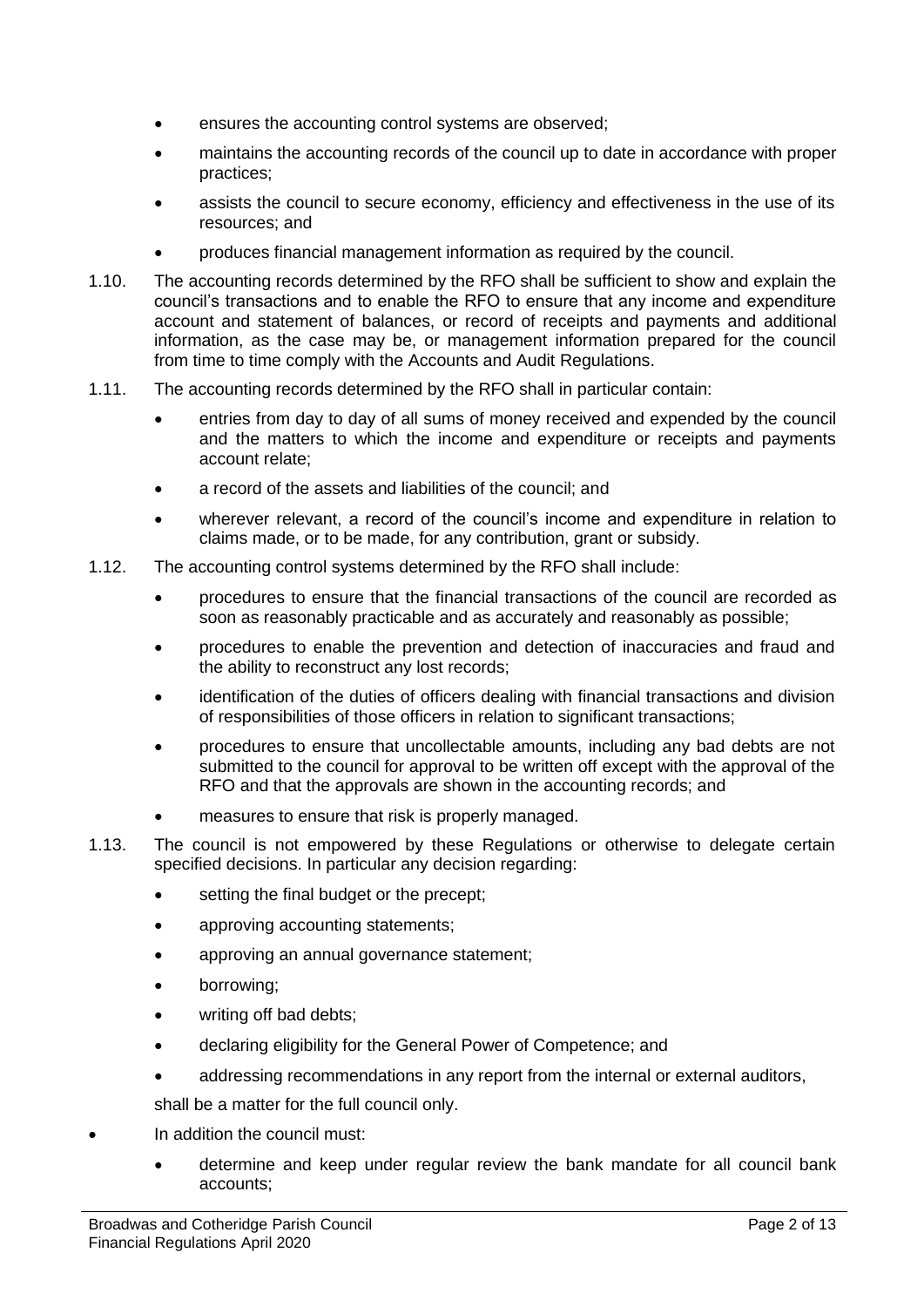- approve any grant or a single commitment in excess of £500; and
- in respect of the annual salary for any employee, have regard to recommendations about annual salaries of employees made by the relevant Committee in accordance with its terms of reference.
- In these financial regulations, references to the Accounts and Audit Regulations or 'the regulations' shall mean the regulations issued under the provisions of section 27 of the Audit Commission Act 1998, or any superseding legislation, and then in force unless otherwise specified. In these financial regulations the term 'proper practice' or 'proper practices' shall refer to guidance issued in *Governance and Accountability for Local Councils – a Practitioners' Guide (England)* issued by the Joint Practitioners Advisory Group (JPAG).

# **2. ACCOUNTING AND AUDIT (INTERNAL AND EXTERNAL)**

- 2.1. All accounting procedures and financial records of the council shall be determined by the RFO in accordance with the Accounts and Audit Regulations, appropriate Guidance and proper practices.
- 2.2. At the end of each month, and at each financial year end, at least one member other than the Chairman shall be appointed to verify bank reconciliations (for all accounts) produced by the RFO. Additionally the following checks shall be made on the reconciliation and the cashbook:
	- The opening balance on the bank reconciliation statement is the same as the closing balance from the previous year.
	- The receipts equal the receipts total in the cashbook.
	- The payments equal the payments total in the cashbook.
	- A review is carried out or the receipts and payments to ensure there nothing unusual listed.
	- The bank balance on the bank reconciliation equalt the bank balance on the bank statements as per the date of the bank receonciliation.
	- The bank reconcilitation, the bank statements, and a printed copy of the cash book are sign to show the
- 2.3. The member shall sign the reconciliations, a printed copy of the cash book, and the original bank statements (or similar document) as evidence of verification. This activity shall on conclusion be reported, including any exceptions, to and noted by the council.
- 2.4. The RFO shall complete the annual statement of accounts, annual report, and any related documents of the council contained in the Annual Return (as specified in proper practices) as soon as practicable after the end of the financial year and having certified the accounts shall submit them and report thereon to the council within the timescales set by the Accounts and Audit Regulations.
- 2.5. The council shall ensure that there is an adequate and effective system of internal audit of its accounting records, and of its system of internal control in accordance with proper practices. Any officer or member of the council shall make available such documents and records as appear to the council to be necessary for the purpose of the audit and shall, as directed by the council, supply the RFO, internal auditor, or external auditor with such information and explanation as the council considers necessary for that purpose.
- 2.6. The internal auditor shall be appointed by and shall carry out the work in relation to internal controls required by the council in accordance with proper practices.
- 2.7. The internal auditor shall: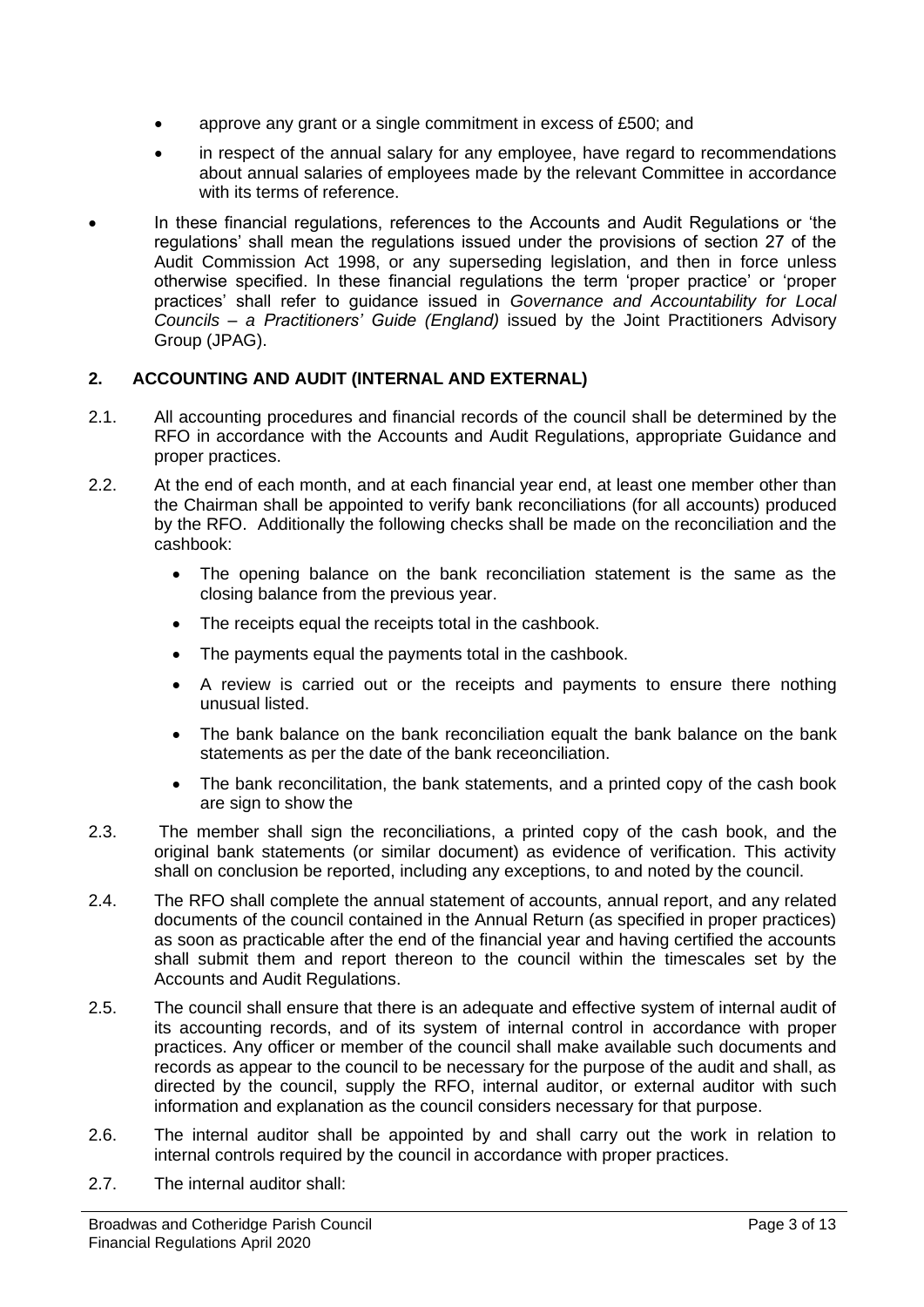- be competent and independent of the financial operations of the council;
- report to council in writing, or in person, on a regular basis with a minimum of one annual written report during each financial year;
- to demonstrate competence, objectivity and independence, be free from any actual or perceived conflicts of interest, including those arising from family relationships; and
- have no involvement in the financial decision making, management or control of the council.
- 2.8. Internal or external auditors may not under any circumstances:
	- perform any operational duties for the council;
	- initiate or approve accounting transactions; or
	- direct the activities of any council employee, except to the extent that such employees have been appropriately assigned to assist the internal auditor.
- 2.8. For the avoidance of doubt, in relation to internal audit the terms 'independent' and 'independence' shall have the same meaning as is described in proper practices.
- 2.9. The RFO shall make arrangements for the exercise of electors' rights in relation to the accounts including the opportunity to inspect the accounts, books, and vouchers and display or publish any notices and statements of account required by Audit Commission Act 1998, or any superseding legislation, and the Accounts and Audit Regulations.
- 2.10. The RFO shall, without undue delay, bring to the attention of all councillors any correspondence or report from internal or external auditors.

#### **3. ANNUAL ESTIMATES (BUDGET) AND FORWARD PLANNING**

- 3.1. Each committee (if any) shall review its three year forecast of revenue and capital receipts and payments. Having regard to the forecast, it shall thereafter formulate and submit proposals for the following financial year to the council not later than the end of October each year including any proposals for revising the forecast.
- 3.2. The RFO must each year, by no later than November, prepare detailed estimates of all receipts and payments including the use of reserves and all sources of funding for the following financial year in the form of a budget to be considered by the council.
- 3.3. The council shall consider annual budget proposals in relation to the council's three year forecast of revenue and capital receipts and payments including recommendations for the use of reserves and sources of funding and update the forecast accordingly.
- 3.4. The council shall fix the precept, and relevant basic amount of council tax to be levied for the ensuing financial year not later than by the end of January each year. The RFO shall issue the precept to the billing authority and shall supply each member with a copy of the approved annual budget.
- 3.5. The approved annual budget shall form the basis of financial control for the ensuing year.

#### **4. BUDGETARY CONTROL AND AUTHORITY TO SPEND**

- 4.1. Expenditure on revenue items may be authorised up to the amounts included for that class of expenditure in the approved budget. This authority is to be determined by:
	- the council for all items over £5000;
	- a duly delegated committee of the council for items over £3000; or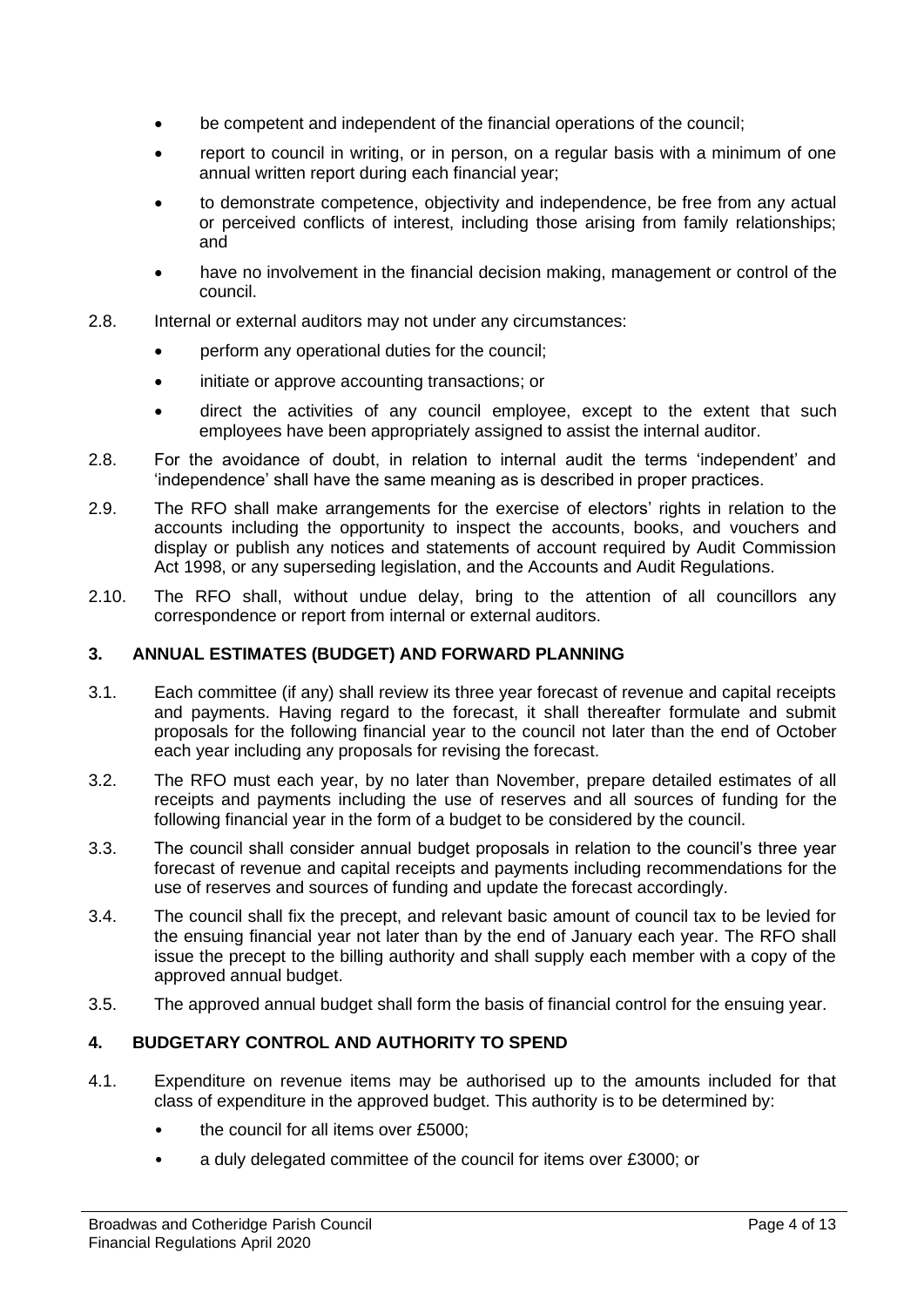• the Clerk, in conjunction with Chairman of Council or Chairman of the appropriate committee, for any items below £3000.

Such authority is to be evidenced by a Minute or by an authorisation slip duly signed by the Clerk, and where necessary also by the appropriate Chairman.

Contracts may not be disaggregated to avoid controls imposed by these regulations.

- 4.2. No expenditure may be authorised that will exceed the amount provided in the revenue budget for that class of expenditure other than by resolution of the council, or duly delegated committee. During the budget year and with the approval of council having considered fully the implications for public services, unspent and available amounts may be moved to other budget headings or to an earmarked reserve as appropriate ('virement').
- 4.3. Unspent provisions in the revenue or capital budgets for completed projects shall not be carried forward to a subsequent year.
- 4.4. The salary budgets are to be reviewed at least annually in October for the following financial year and such review shall be evidenced by a hard copy schedule signed by the Clerk and the Chairman of Council or relevant committee. The RFO will inform committees of any changes impacting on their budget requirement for the coming year in good time.
- 4.5. In cases of extreme risk to the delivery of council services, the clerk may authorise revenue expenditure on behalf of the council which in the clerk's judgement it is necessary to carry out. Such expenditure includes repair, replacement or other work, whether or not there is any budgetary provision for the expenditure, subject to a limit of £500. The Clerk shall report such action to the Chairman as soon as possible and to the council as soon as practicable thereafter.
- 4.6. No expenditure shall be authorised in relation to any capital project and no contract entered into or tender accepted involving capital expenditure unless the council is satisfied that the necessary funds are available and the requisite borrowing approval has been obtained.
- 4.7. All capital works shall be administered in accordance with the council's standing orders and financial regulations relating to contracts.
- 4.8. The RFO shall regularly provide the council with a statement of receipts and payments to date under each head of the budgets, comparing actual expenditure to the appropriate date against that planned as shown in the budget. These statements are to be prepared at least at the end of each financial quarter and shall show explanations of material variances. For this purpose "material" shall be in excess of £100 or 15% of the budget.
- 4.9. Changes in earmarked reserves shall be approved by council as part of the budgetary control process.

# **5. BANKING ARRANGEMENTS AND AUTHORISATION OF PAYMENTS**

- 5.1. The council's banking arrangements, including the bank mandate, shall be made by the RFO and approved by the council; banking arrangements may not be delegated to a committee. They shall be regularly reviewed for safety and efficiency.
- 5.2. The RFO shall prepare a schedule of payments requiring authorisation, forming part of the Agenda for the Meeting and, together with the relevant invoices, present the schedule to council. The council shall review the schedule for compliance and, having satisfied itself shall authorise payment by a resolution of the council. A detailed list of all payments shall be disclosed within the minutes of the meeting at which payment was authorised. Personal payments (including salaries, wages, expenses and any payment made in relation to the termination of a contract of employment) may be summarised to remove public access to any personal information.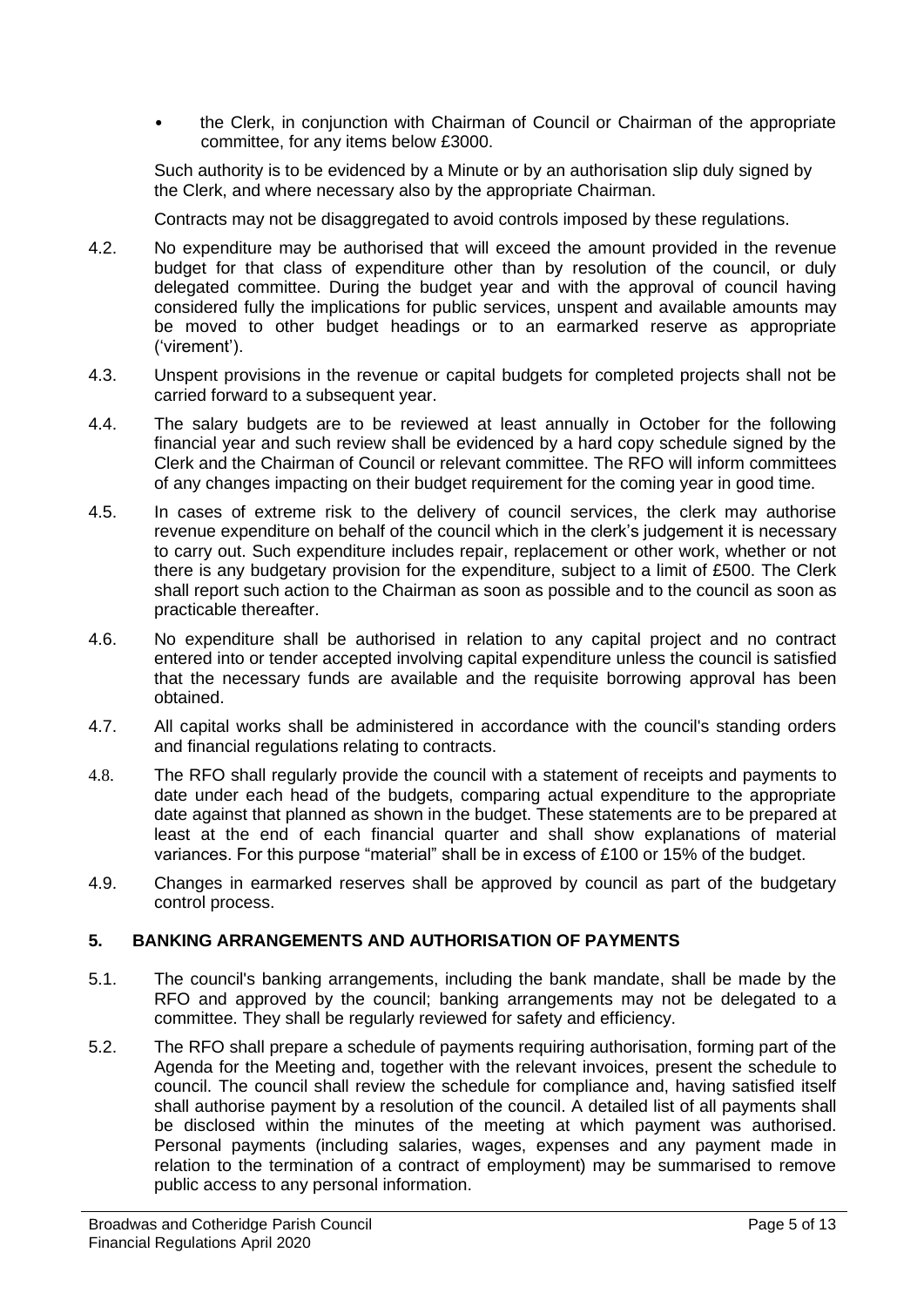- 5.3. All invoices for payment shall be examined, verified and certified by the RFO to confirm that the work, goods or services to which each invoice relates has been received, carried out, examined and represents expenditure previously approved by the council.
- 5.4. The RFO shall examine invoices for arithmetical accuracy and analyse them to the appropriate expenditure heading. The RFO shall take all steps to pay all invoices submitted, and which are in order, at the next available council Meeting.
- 5.5. The Clerk and RFO shall have delegated authority to authorise the payment of items only in the following circumstances:
	- a) If a payment is necessary to avoid a charge to interest under the Late Payment of Commercial Debts (Interest) Act 1998, and the due date for payment is before the next scheduled Meeting of council, where the Clerk and RFO certify that there is no dispute or other reason to delay payment, provided that a list of such payments shall be submitted to the next appropriate meeting of council;
	- b) An expenditure item authorised under 5.6 below (continuing contracts and obligations) provided that a list of such payments shall be submitted to the next appropriate meeting of council; or
	- c) fund transfers within the councils banking arrangements up to the sum of  $£2,000$ , provided that a list of such payments shall be submitted to the next appropriate meeting of council.
- 5.6. For each financial year the Clerk and RFO shall draw up a list of due payments which arise on a regular basis as the result of a continuing contract, statutory duty, or obligation (such as but not exclusively, Salaries, PAYE and NI, Superannuation Fund and regular maintenance contracts and the like for which council may authorise payment for the year provided that the requirements of regulation 4.1 (Budgetary Controls) are adhered to, provided also that a list of such payments shall be submitted to the next appropriate meeting of council.
- 5.7. A record of regular payments made under 5.6 above shall be drawn up and be signed by two members on each and every occasion when payment is authorised - thus controlling the risk of duplicated payments being authorised and / or made.
- 5.8. In respect of grants a duly authorised committee shall approve expenditure within any limits set by council and in accordance with any policy statement approved by council. Any Revenue or Capital Grant in excess of £500 shall before payment, be subject to ratification by resolution of the council.
- 5.9. Members are subject to the Code of Conduct that has been adopted by the council and shall comply with the Code and Standing Orders when a decision to authorise or instruct payment is made in respect of a matter in which they have a disclosable pecuniary or other interest, unless a dispensation has been granted.
- 5.10. The council will aim to rotate the duties of members in these Regulations so that onerous duties are shared out as evenly as possible over time.
- 5.11. Any changes in the recorded details of suppliers, such as bank account records, shall be approved in writing by a Member.

# **6. INSTRUCTIONS FOR THE MAKING OF PAYMENTS**

- 6.1. The council will make safe and efficient arrangements for the making of its payments.
- 6.2. Following authorisation under Financial Regulation 5 above, the council or, if so delegated, the Clerk or RFO shall give instruction that a payment shall be made.
- 6.3. All payments shall be effected by cheque or other instructions including internet banking to the council's bankers, or otherwise, in accordance with a resolution of Council.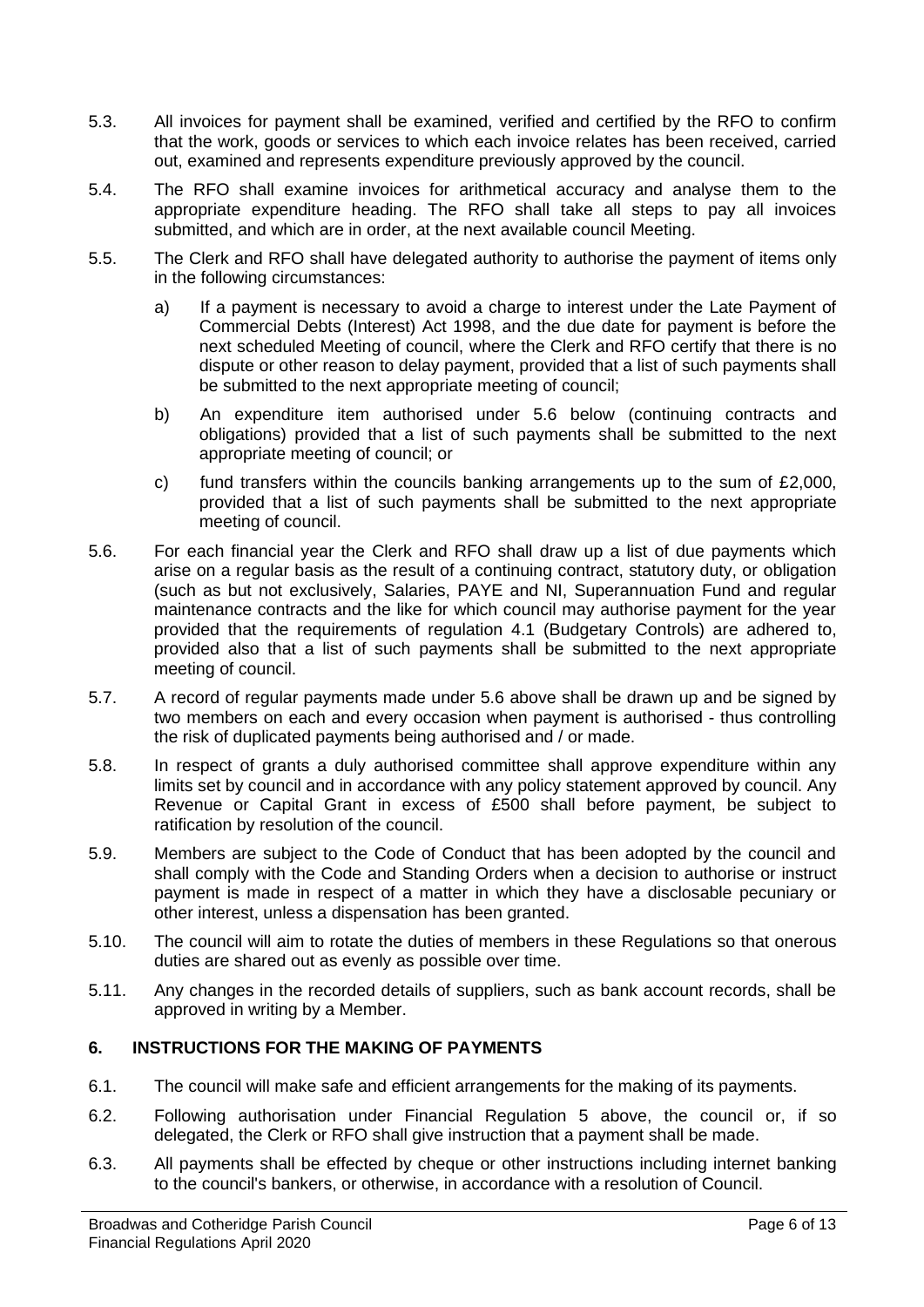- 6.4. Cheques or orders for payment drawn on the bank account in accordance with the schedule as presented to council or committee shall be signed by two members of council in accordance with a resolution instructing that payment. If a member who is also a bank signatory has declared a disclosable pecuniary interest, or has any other interest, in the matter in respect of which the payment is being made, that Councillor shall be required to consider Standing Orders, and thereby determine whether it is appropriate and / or permissible to be a signatory to the transaction in question.
- 6.5. To indicate agreement of the details shown on the cheque or order for payment with the counterfoil and the invoice or similar documentation, the signatories shall each also initial the cheque counterfoil.
- 6.6. Cheques or orders for payment shall not normally be presented for signature other than at a council (including immediately before or after such a meeting). Any signatures obtained away from such meetings shall be reported to the council at the next convenient meeting.
- 6.7. If thought appropriate by the council, payment for utility supplies (energy, telephone and water) and any National Non-Domestic Rates may be made by variable Direct Debit provided that the instructions are signed by two members and any payments are reported to council as made. The approval of the use of a variable Direct Debit shall be renewed by resolution of the council at least every two years.
- 6.8. If thought appropriate by the council, payment for certain items (principally Salaries) may be made by Banker's Standing Order provided that the instructions are signed, or otherwise evidenced by two members are retained and any payments are reported to council as made. The approval of the use of a Banker's Standing Order shall be renewed by resolution of the council at least every two years.
- 6.9. The Parish Council primarily shall use internet banking wherever possible for payments. Payment for items shall be made by BACS or CHAPS methods provided that the instructions for each payment are agreed through the Parish Council and evidenced in the Parish Council Minutes. The approval of the use of BACS or CHAPS shall be renewed by resolution of the council at least every two years. BACS payments through internet banking shall be agreed by the Parish Council and progressed by the Clerk.
- 6.10. If thought appropriate by the council payment for certain items may be made by internet banking transfer provided evidence is retained showing which members approved the payment.
- 6.11. Where a computer requires use of a personal identification number (PIN) or other password(s), for access to the council's records on that computer, a note shall be made of the PIN and Passwords and shall be handed to and retained by the Chairman of Council in a sealed dated envelope. This envelope may not be opened other than in the presence of two other councillors. After the envelope has been opened, in any circumstances, the PIN and / or passwords shall be changed as soon as practicable. The fact that the sealed envelope has been opened, in whatever circumstances, shall be reported to all members immediately and formally to the next available meeting of the council. This will not be required for a member's personal computer used only for remote authorisation of bank payments.
- 6.12. No employee or councillor shall disclose any PIN or password, relevant to the working of the council or its bank accounts, to any person not authorised in writing by the council or a duly delegated committee.
- 6.13. Regular back-up copies of the records on any computer shall be made and shall be stored securely away from the computer in question, and preferably off site.
- 6.14. The council, and any members using computers for the council's financial business, shall ensure that anti-virus, anti-spyware and firewall, software with automatic updates, together with a high level of security, is used.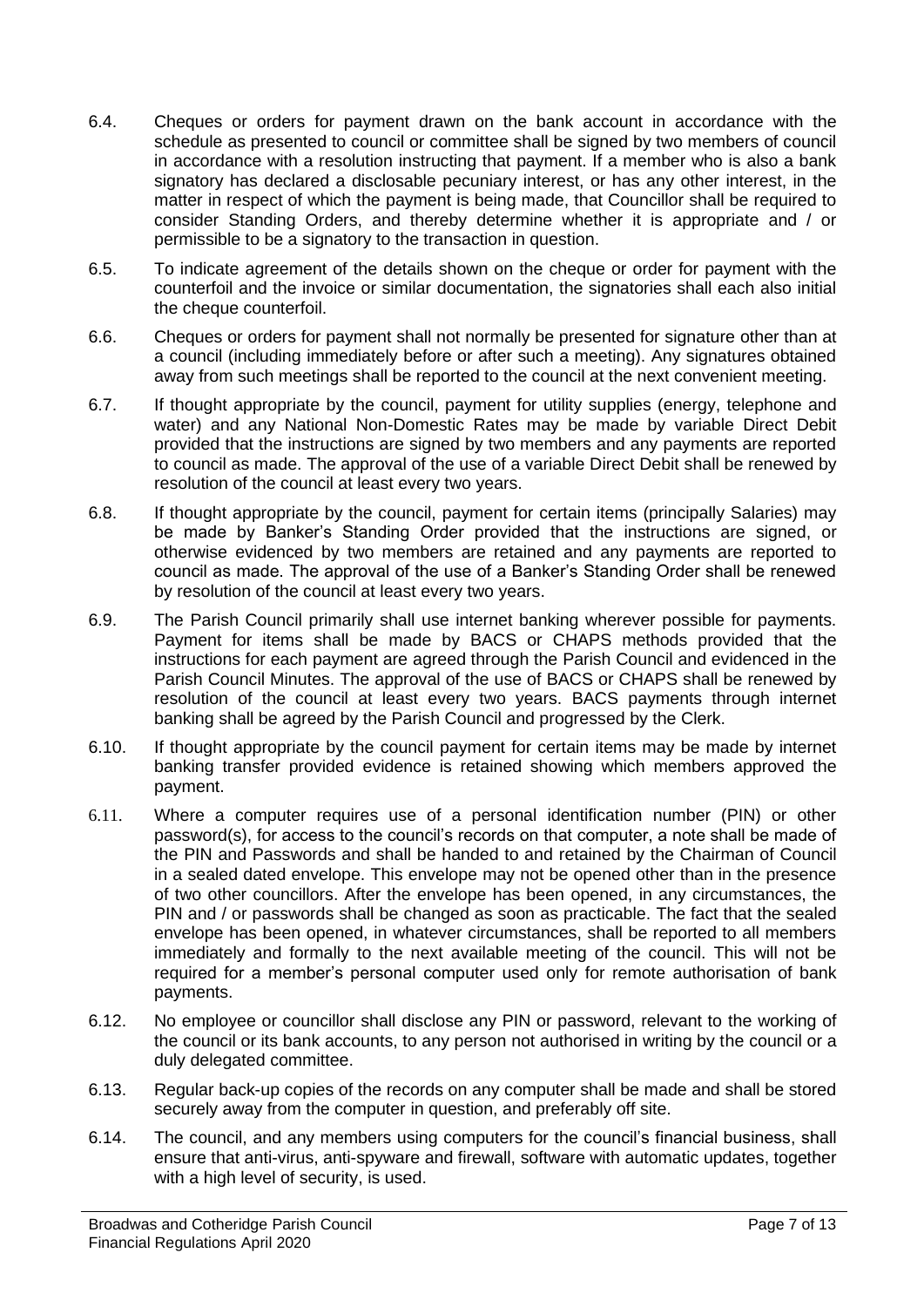- 6.15. Where internet banking arrangements are made with any bank, the Clerk shall be appointed as the Service Administrator. The Bank Mandate approved by the council shall identify a number of councillors who will be authorised to approve transactions on those accounts.
- 6.16. Access to any internet banking accounts will be directly to the access page (which may be saved under "favourites"), and not through a search engine or e-mail link. Remembered or saved passwords facilities must not be used on any computer used for council banking work. Breach of this Regulation will be treated as a very serious matter under these regulations.
- 6.17. Changes to account details for suppliers, which are used for internet banking may only be changed on written hard copy notification by the supplier and supported by hard copy authority for change signed by two of the Clerk and a member. A programme of regular checks of standing data with suppliers will be followed.
- 6.18. Any Debit Card issued for use will be specifically restricted to the Clerk and will also be restricted to a single transaction maximum value of £500 unless authorised by council or finance committee in writing before any order is placed.
- 6.19. Any corporate credit card or trade card account opened by the council will be specifically restricted to use by the Clerk [and RFO] and shall be subject to automatic payment in full at each month-end. Personal credit or debit cards of members or staff shall not be used under any circumstances.
- 6.20. The council will not maintain any form of cash float. All cash received must be banked intact. Any payments made in cash by the Clerk (for example for postage or minor stationery items) shall be refunded on a regular basis, at least quarterly.

# **7. PAYMENT OF SALARIES**

- 7.1. As an employer, the council shall make arrangements to meet fully the statutory requirements placed on all employers by PAYE and National Insurance legislation. The payment of all salaries shall be made in accordance with payroll records and the rules of PAYE and National Insurance currently operating, and salary rates shall be as agreed by council, or duly delegated committee.
- 7.2. Payment of salaries and payment of deductions from salary such as may be required to be made for tax, national insurance and pension contributions, or similar statutory or discretionary deductions must be made in accordance with the payroll records and on the appropriate dates stipulated in employment contracts, provided that each payment is reported to the next available council meeting, as set out in these regulations above.
- 7.3. No changes shall be made to any employee's pay, emoluments, or terms and conditions of employment without the prior consent of the [council] [relevant committee].
- 7.4. Each and every payment to employees of net salary and to the appropriate creditor of the statutory and discretionary deductions shall be recorded in a separate confidential record (confidential cash book). This confidential record is not open to inspection or review (under the Freedom of Information Act 2000 or otherwise) other than:
	- a) by any councillor who can demonstrate a need to know;
	- b) by the internal auditor;
	- c) by the external auditor; or
	- d) by any person authorised under Audit Commission Act 1998, or any superseding legislation.
- 7.5. The total of such payments in each calendar month shall be reported with all other payments as made as may be required under these Financial Regulations, to ensure that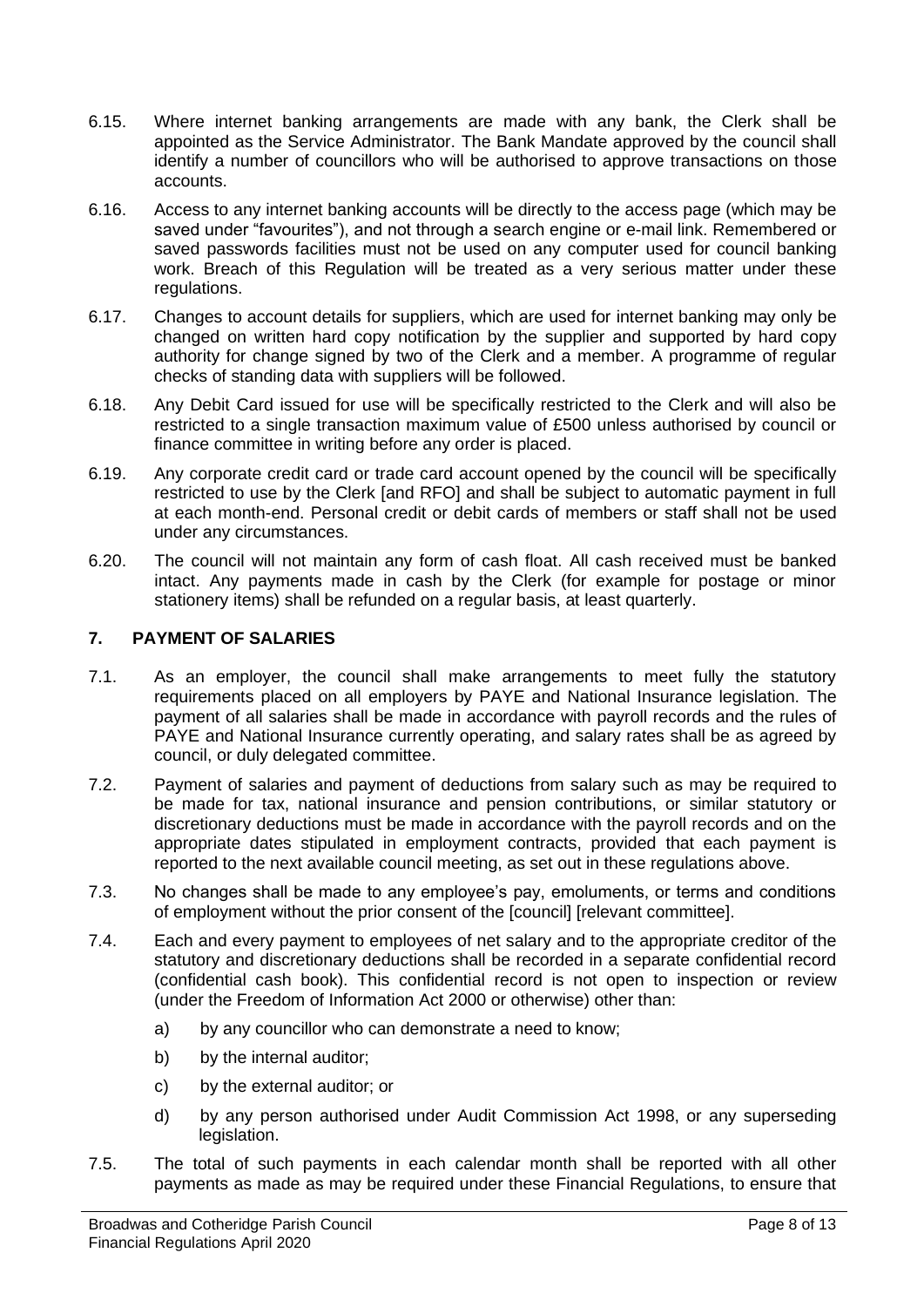only payments due for the period have actually been paid.

- 7.6. Any termination payments shall be supported by a clear business case and reported to the council. Termination payments shall only be authorised by council.
- 7.7. Before employing interim staff the council must consider a full business case.

## **8. LOANS AND INVESTMENTS**

- 8.1. All borrowings shall be effected in the name of the council, after obtaining any necessary borrowing approval. Any application for borrowing approval shall be approved by Council as to terms and purpose. The application for Borrowing Approval, and subsequent arrangements for the Loan shall only be approved by full council.
- 8.2. Any financial arrangement which does not require formal Borrowing Approval from the Secretary of State/Welsh Assembly Government (such as Hire Purchase or Leasing of tangible assets) shall be subject to approval by the full council. In each case a report in writing shall be provided to council in respect of value for money for the proposed transaction.
- 8.3. The council will arrange with the council's Banks and Investment providers for the sending of a copy of each statement of account to the Chairman of the council at the same time as one is issued to the Clerk or RFO.
- 8.4. All loans and investments shall be negotiated in the name of the Council and shall be for a set period in accordance with council policy.
- 8.5. The council shall consider the need for an Investment Strategy and Policy which, if drawn up, shall be in accordance with relevant regulations, proper practices and guidance. Any Strategy and Policy shall be reviewed by the council at least annually.
- 8.6. All investments of money under the control of the council shall be in the name of the council.
- 8.7. All investment certificates and other documents relating thereto shall be retained in the custody of the RFO.
- 8.8. Payments in respect of short term or long term investments, including transfers between bank accounts held in the same bank, or branch, shall be made in accordance with Regulation 5 (Authorisation of payments) and Regulation 6 (Instructions for payments).

#### **9. INCOME**

- 9.1. The collection of all sums due to the council shall be the responsibility of and under the supervision of the RFO.
- 9.2. Particulars of all charges to be made for work done, services rendered or goods supplied shall be agreed annually by the council, notified to the RFO and the RFO shall be responsible for the collection of all accounts due to the council.
- 9.3. The council will review all fees and charges at least annually, following a report of the Clerk.
- 9.4. Any sums found to be irrecoverable and any bad debts shall be reported to the council and shall be written off in the year.
- 9.5. All sums received on behalf of the council shall be banked intact as directed by the RFO. In all cases, all receipts shall be deposited with the council's bankers with such frequency as the RFO considers necessary.
- 9.6. The origin of each receipt shall be entered on the paying-in slip.
- 9.7. Personal cheques shall not be cashed out of money held on behalf of the council.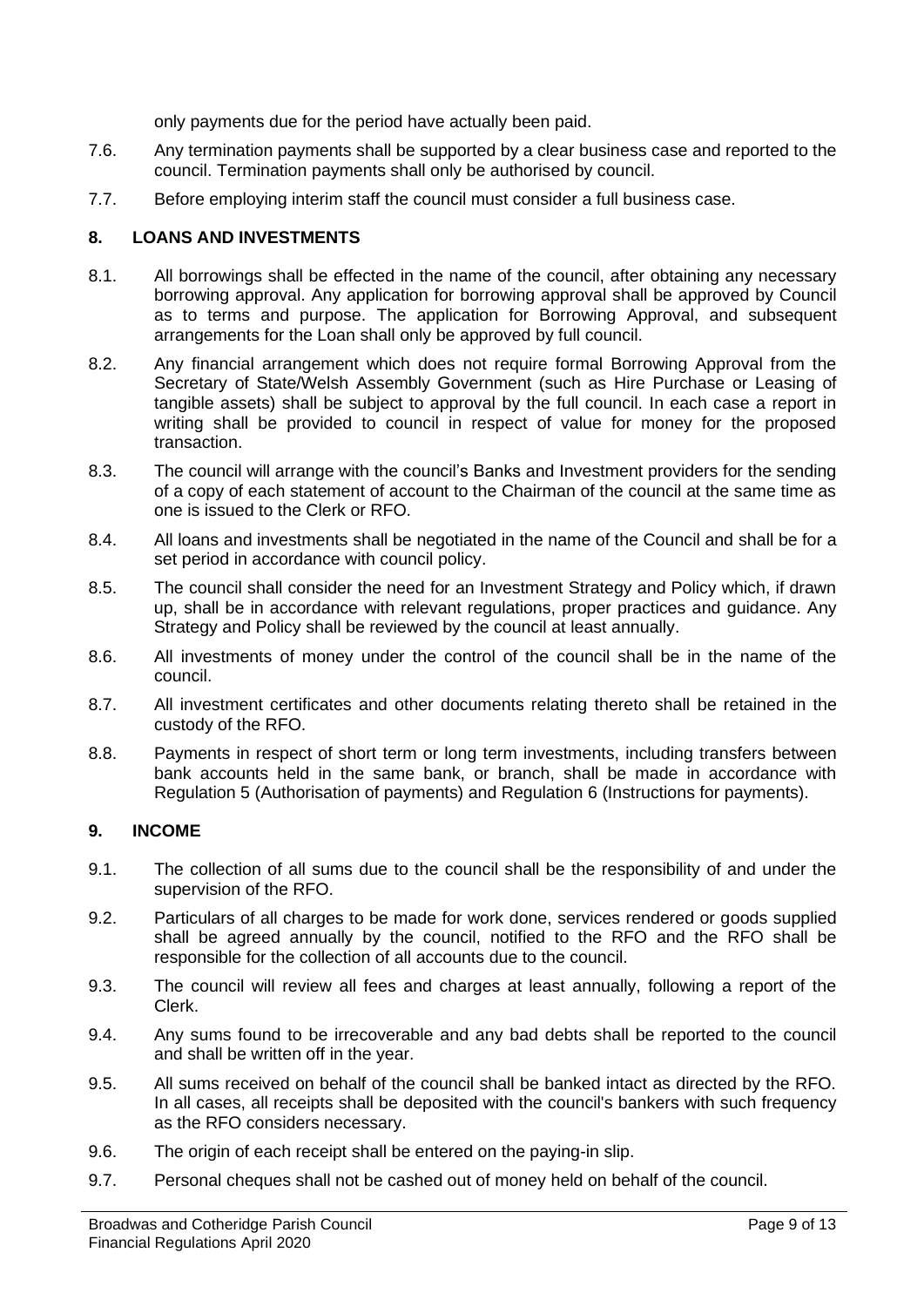- 9.8. The RFO shall promptly complete any VAT Return that is required. Any repayment claim due in accordance with VAT Act 1994 section 33 shall be made at least annually coinciding with the financial year end.
- 9.9. Where any significant sums of cash are regularly received by the council, the RFO shall take such steps as are agreed by the council to ensure that more than one person is present when the cash is counted in the first instance, that there is a reconciliation to some form of control such as ticket issues, and that appropriate care is taken in the security and safety of individuals banking such cash.

9.10.

## **10. ORDERS FOR WORK, GOODS AND SERVICES**

- 10.1. An official order or letter shall be issued for all work, goods and services unless a formal contract is to be prepared or an official order would be inappropriate. Copies of orders shall be retained.
- 10.2. Order books shall be controlled by the RFO.
- 10.3. All members and Officers are responsible for obtaining value for money at all times. An officer issuing an official order shall ensure as far as reasonable and practicable that the best available terms are obtained in respect of each transaction, usually by obtaining three or more quotations or estimates from appropriate suppliers, subject to any *de minimis* provisions in Regulation 11 (I) below.
- 10.4. A member may not issue an official order or make any contract on behalf of the council.
- 10.5. The RFO shall verify the lawful nature of any proposed purchase before the issue of any order, and in the case of new or infrequent purchases or payments, the RFO shall ensure that the statutory authority shall be reported to the meeting at which the order is approved so that the Minutes can record the power being used.

# **11. CONTRACTS**

- 11.1. Procedures as to contracts are laid down as follows:
	- a. Every contract shall comply with these financial regulations, and no exceptions shall be made otherwise than in an emergency provided that this regulation need not apply to contracts which relate to items (i) to (vi) below:
		- i. for the supply of gas, electricity, water, sewerage and telephone services;
		- ii. for specialist services such as are provided by solicitors, accountants, surveyors and planning consultants;
		- iii. for work to be executed or goods or materials to be supplied which consist of repairs to or parts for existing machinery or equipment or plant;
		- iv. for work to be executed or goods or materials to be supplied which constitute an extension of an existing contract by the Council;
		- v. for additional audit work of the external Auditor up to an estimated value of £300 (in excess of this sum the Clerk and RFO shall act after consultation with the Chairman and Vice Chairman of council); and
		- vi. for goods or materials proposed to be purchased which are proprietary articles and / or are only sold at a fixed price.
	- b. Where the council intends to procure or award a public supply contract, public service contract or public works contract as defined by The Public Contracts Regulations 2015 ("the Regulations") which is valued at £25,000 or more, the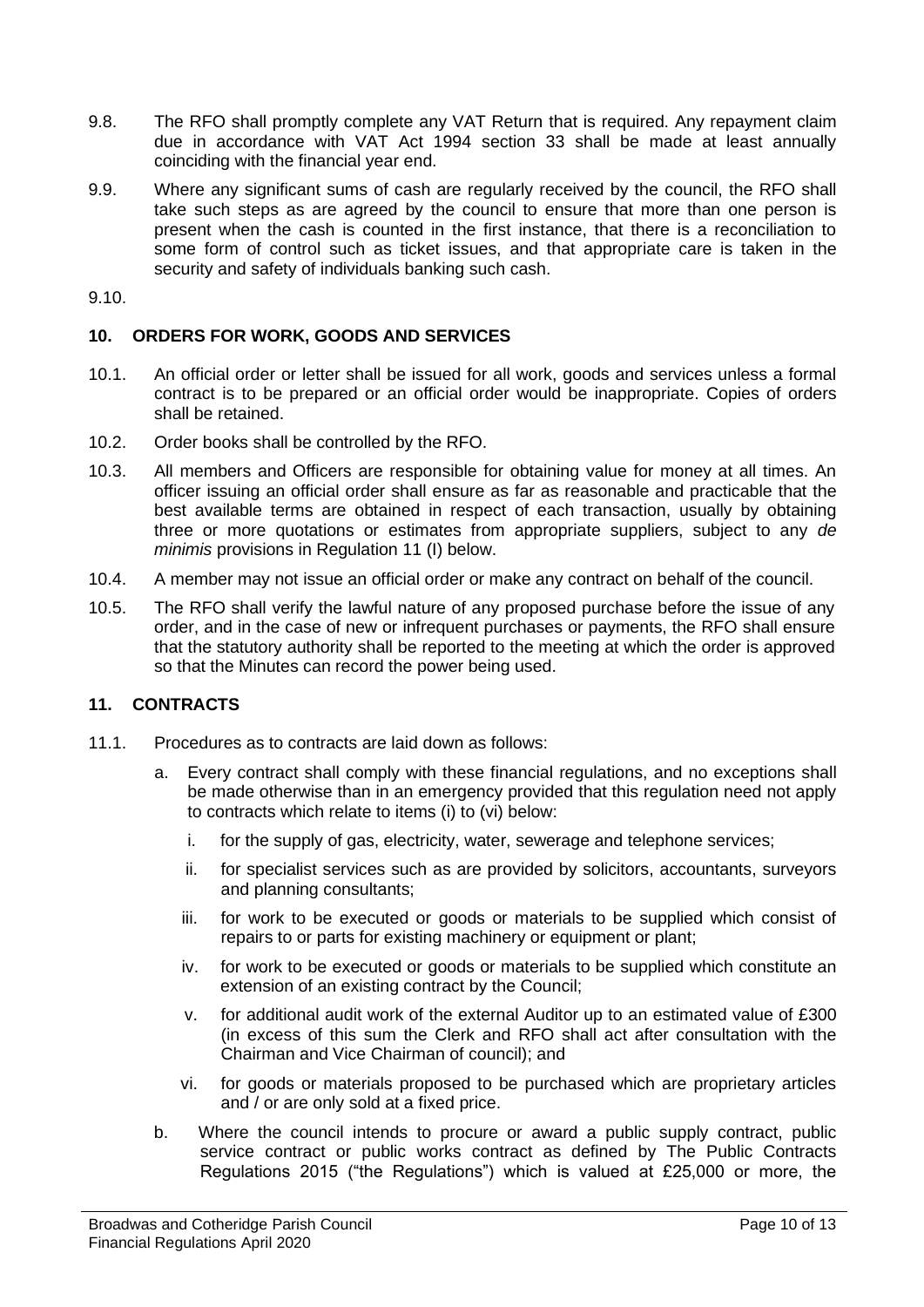council shall comply with the relevant requirements of the Regulations<sup>1</sup>.

- c. The full requirements of The Regulations, as applicable, shall be followed in respect of the tendering and award of a public supply contract, public service contract or public works contract which exceed thresholds in The Regulations set by the Public Contracts Directive 2014/24/EU (which may change from time to time)<sup>2</sup>.
- d. When applications are made to waive financial regulations relating to contracts to enable a price to be negotiated without competition the reason shall be embodied in a recommendation to the council.
- e. Such invitation to tender shall state the general nature of the intended contract and the Clerk shall obtain the necessary technical assistance to prepare a specification in appropriate cases. The invitation shall in addition state that tenders must be addressed to the Clerk in the ordinary course of post. Each tendering firm shall be supplied with a specifically marked envelope in which the tender is to be sealed and remain sealed until the prescribed date for opening tenders for that contract.
- f. All sealed tenders shall be opened at the same time on the prescribed date by the Clerk in the presence of at least one member of council.
- g. If less than three tenders are received for contracts above £1,000 or if all the tenders are identical the council may make such arrangements as it thinks fit for procuring the goods or materials or executing the works.
- h. Any invitation to tender issued under this regulation shall be subject to Standing Order 30 and shall refer to the terms of the Bribery Act 2010.
- i. When it is to enter into a contract of less than £25,000 in value for the supply of goods or materials or for the execution of works or specialist services other than such goods, materials, works or specialist services as are excepted as set out in paragraph (a) the Clerk or RFO shall obtain 3 quotations (priced descriptions of the proposed supply); where the value is below £1,000 and above £100 the Clerk shall strive to obtain 3 estimates. Otherwise, Regulation 10 (3) above shall apply.
- k. The council shall not be obliged to accept the lowest or any tender, quote or estimate.
- l. Should it occur that the council does not accept any tender, quote or estimate, the work is not allocated and the council requires further pricing, provided that the specification does not change, no person shall be permitted to submit a later tender, estimate or quote who was present when the original decision making process was being undertaken.

# **12. ASSETS, PROPERTIES AND ESTATES**

12.1. The Clerk shall make appropriate arrangements for the custody of all title deeds and Land Registry Certificates of properties held by the council. The RFO shall ensure a record is maintained of all properties held by the council, recording the location, extent, plan, reference, purchase details, nature of the interest, tenancies granted, rents payable and purpose for which held in accordance with Accounts and Audit Regulations.

<sup>&</sup>lt;sup>1</sup> The Regulations require councils to use the Contracts Finder website to advertise contract opportunities, set out the procedures to be followed in awarding new contracts and to publicise the award of new contracts.

<sup>2</sup> Thresholds at the date of adoption are:

a. For public supply and public service contracts 209,000 Euros (£164,176)

b. For public works contracts 5,225,000 Euros (£4,104,394)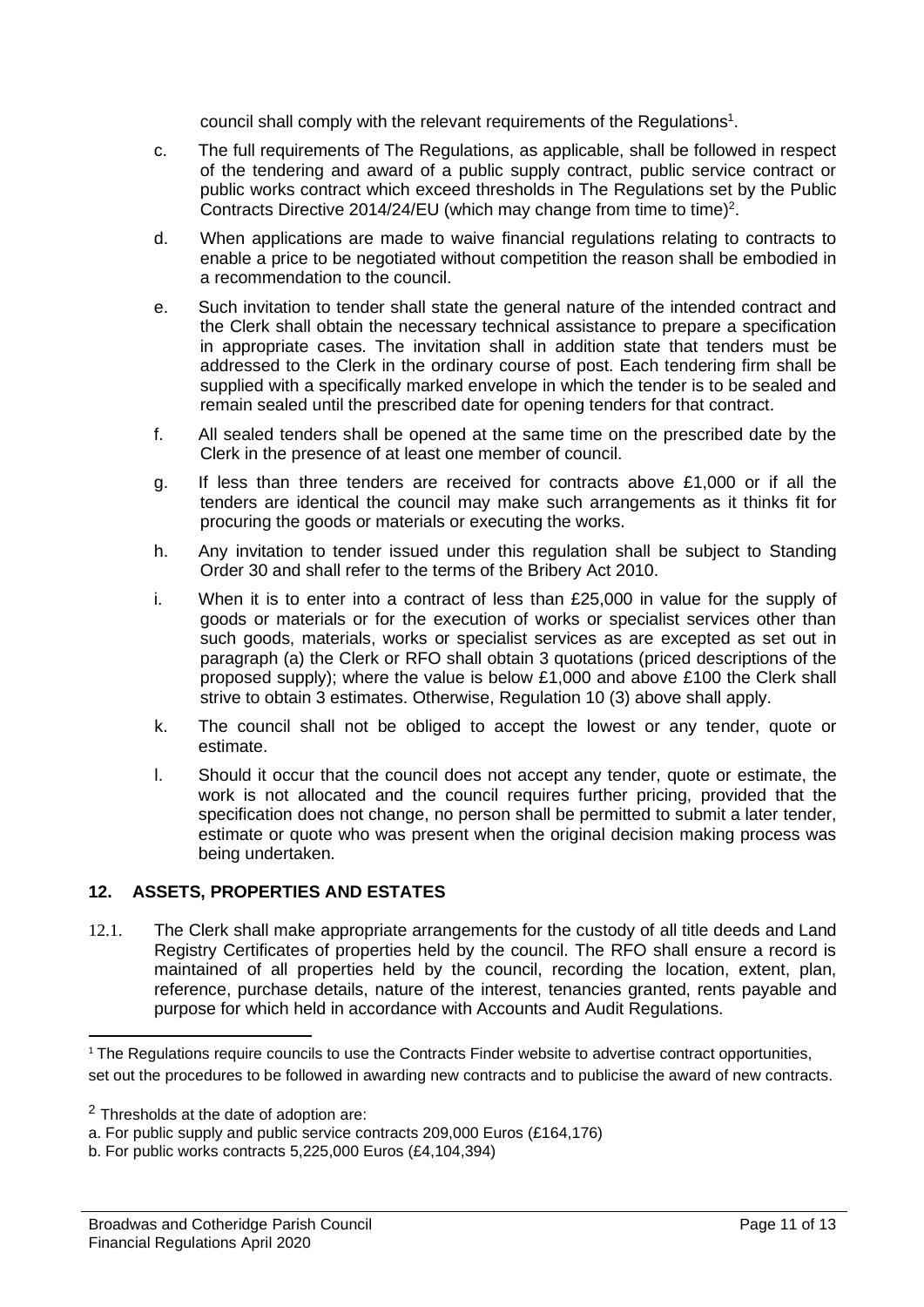- 12.2. No tangible moveable property shall be purchased or otherwise acquired, sold, leased or otherwise disposed of, without the authority of the council, together with any other consents required by law, save where the estimated value of any one item of tangible movable property does not exceed £50.
- 12.3. No real property (interests in land) shall be sold, leased or otherwise disposed of without the authority of the council, together with any other consents required by law, In each case a Report in writing shall be provided to council in respect of valuation and surveyed condition of the property (including matters such as planning permissions and covenants) together with a proper business case (including an adequate level of consultation with the electorate).
- 12.4. No real property (interests in land) shall be purchased or acquired without the authority of the full council. In each case a Report in writing shall be provided to council in respect of valuation and surveyed condition of the property (including matters such as planning permissions and covenants) together with a proper business case (including an adequate level of consultation with the electorate).
- 12.5. Subject only to the limit set in Reg. 14.2 above, no tangible moveable property shall be purchased or acquired without the authority of the full council. In each case a Report in writing shall be provided to council with a full business case.
- 12.6. The RFO shall ensure that an appropriate and accurate Register of Assets and Investments is kept up to date. The continued existence of tangible assets shown in the Register shall be verified at least annually, possibly in conjunction with a health and safety inspection of assets.

# **13. INSURANCE**

- 13.1. Following the annual risk assessment (per Financial Regulation 14), the RFO shall effect all insurances and negotiate all claims on the council's insurers.
- 13.2. The RFO shall keep a record of all insurances effected by the council and the property and risks covered thereby and annually review it.
- 13.3. The RFO shall be notified of any loss liability or damage or of any event likely to lead to a claim, and shall report these to council at the next available meeting.
- 13.4. All appropriate members and employees of the council shall be included in a suitable form of security or fidelity guarantee insurance which shall cover the maximum risk exposure as determined by the council, or duly delegated committee.

#### **14. RISK MANAGEMENT**

- 14.1 The council is responsible for putting in place arrangements for the management of risk. The Clerk shall prepare, for approval by the council, risk management policy statements in respect of all activities of the council. Risk policy statements and consequential risk management arrangements shall be reviewed by the council at least annually.
- 14.2 When considering any new activity, the Clerk shall prepare a draft risk assessment including risk management proposals for consideration and adoption by the council.

#### **15. SUSPENSION AND REVISION OF FINANCIAL REGULATIONS**

- 15.1. It shall be the duty of the council to review the Financial Regulations of the council from time to time. The Clerk shall make arrangements to monitor changes in legislation or proper practices and shall advise the council of any requirement for a consequential amendment to these financial regulations.
- 15.2. The council may, by resolution of the council duly notified prior to the relevant meeting of